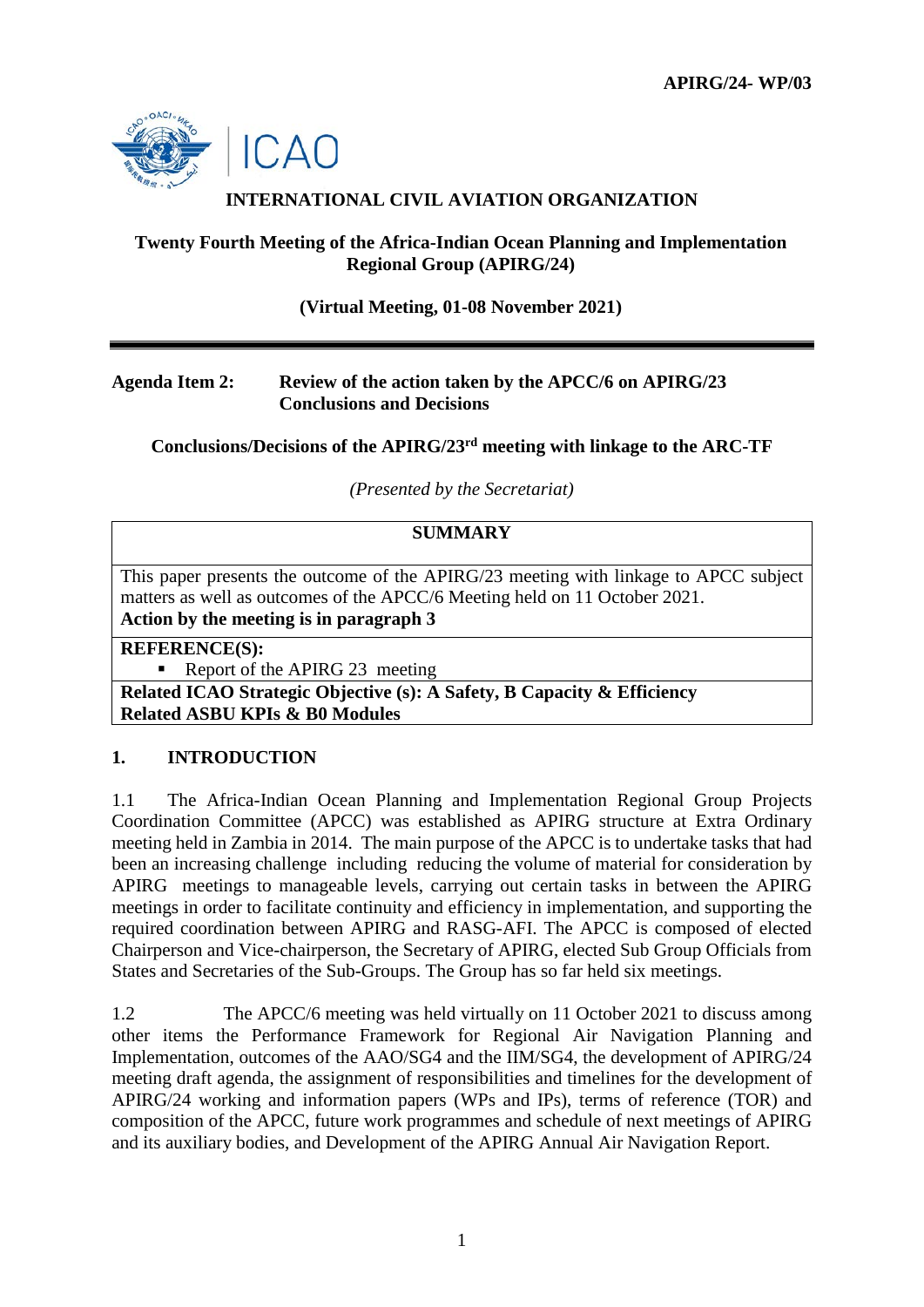# **2. DISCUSSION**

2.1 The meeting recognized and appreciated the progress made so far in the coordination and conduct of APCC activities. The meeting received and reviewed the reports of the AAO-SG and the IIM- SG respectively. The meeting further recognized the implementation of some Conclusions and Decisions relating to APIRG and its auxiliary bodies.

2.2 The APCC meeting reviewed the status of implementation of APIRG/23 Conclusions/Decisions, identified those that continue to be valid and actions required by States, regional organizations and ICAO Regional Offices to further facilitate and support their effective implementation.

2.3 The meeting recalled the discussions of the APIRG/23 concerning the mechanisms and opportunities of funding APIRG Projects and the requirements of the African Development Bank (AfDB) for possibilities of funding regional projects which include:

- a) Regional approach preferred
- b) Involvement of private sector encouraged through PPP
- c) Co-financing
- d) Projects included in a Master Plan

2.4 The meeting specifically noted one conclusion that required APCC action as follows:

*APIRG/23 Conclusion 23/22: IIM Projects Package for Funding* 

**That, in order to facilitate IIM Project funding:**

- **a) the Projects Teams expedite the finalization of the projects initiation documentation (Description, Organization, Term of Reference, Business case, Plans, questionnaires, projects inter linkage….) and project cost estimation for consideration by the APCC and APIRG;**
- **b) the APCC review the consolidated package of IIM projects for submission to APIRG; and**
- **c) the APIRG Chair with the assistance of the Secretariat and AFCAC promote the package of IIM projects to funding organizations.**

2.5 The meeting recognized the status of implementation for the initiation of APIRG projects, reviewed the consolidated IIM projects, and directed the secretariat to present the projects to APIRG/24 meeting for approval.

2.6 Regarding the implementation of ASBU Modules in line with the sixth edition of the GANP, the meeting noted the important changes introduced by the sixth edition of the GANP and identified the need for the AFI Region to align the Regional Air navigation Plan to the GANP. In order to incorporate changes introduced by the sixth Edition of the GANP and its impact on the regional and national Plans, the meeting called for AAO and IIM Project Team Coordinators to align projects references to the sixth Edition of the GANP Groups, Threads and Modules by 31 December 2021.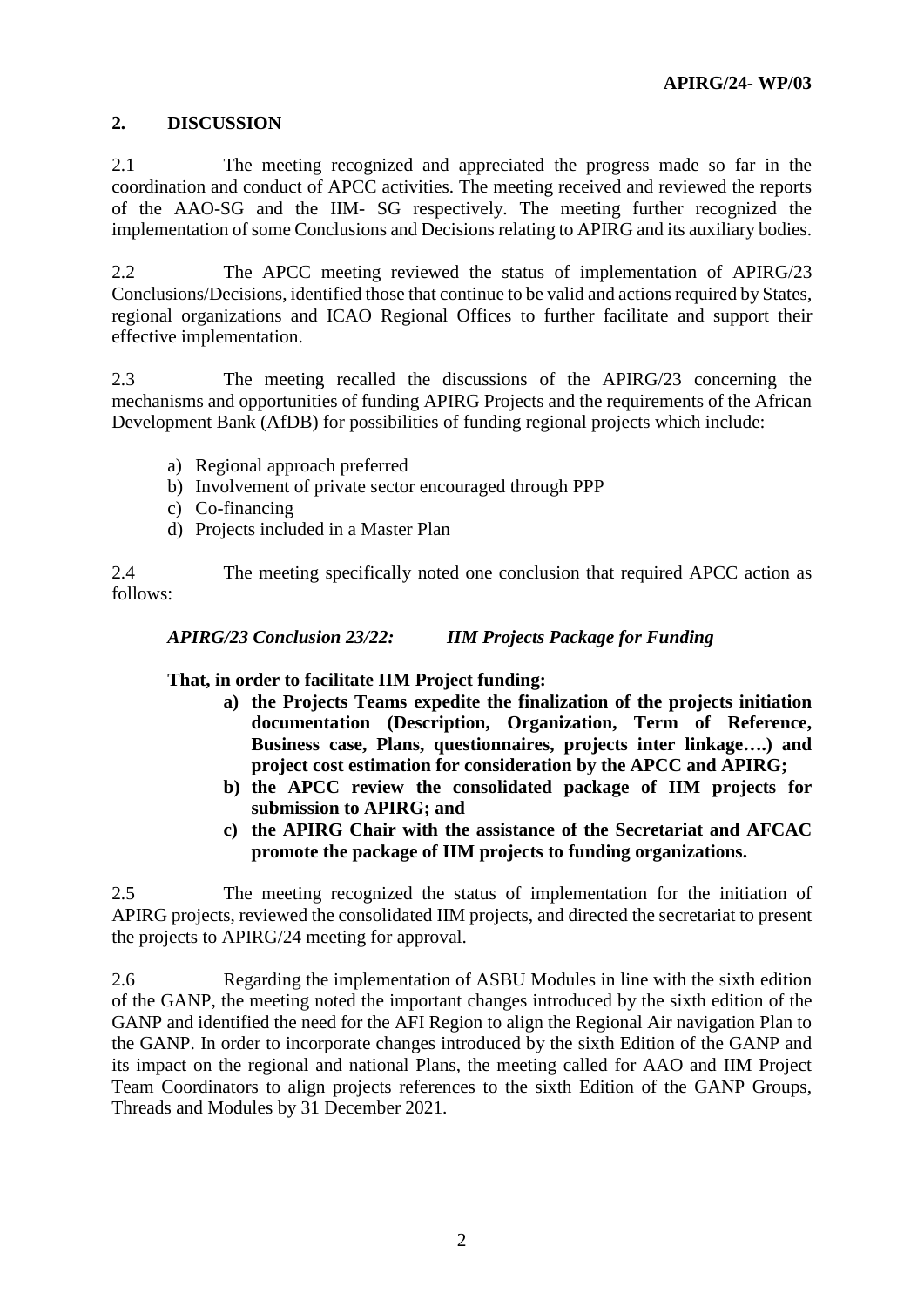2.7 The meeting discussed and recognized the relevancy of the introduction of Research, Development and Innovation (RDI) in aviation and proposed the incorporation of the RDI in APIRG Work Programme

2.8 The meeting noted the actions undertaken in line with the APIRG Conclusion 23/28 regarding the Development of Volcanic Ash Contingency Plans and the conduct of Volcanic Ash exercises in the AFI Region. The meeting further considered the proposal of establishing the AFI Volcanic Ash Exercise Steering Group to coordinate the volcanic ash exercise activities in the Region in accordance with the guidance in Appendix F of the ICAO Doc 9766 – *Handbook on the International Airways Volcano Watch* (IAVW). The meeting formulated the following decision accordingly:

### **Draft APCC Decision 6/01 – Establishment of the AFI Volcanic Ash exercise Steering Group**

**That, in order to ensure the coordination of the volcanic ash exercise activities in the AFI region, the AFI Volcanic Ash exercise Steering Group is established as per its Terms of reference provided in the Appendix.**

2.9 The meeting reviewed and endorsed the proposals of activities of the AAO and IIM Sub-Groups, the APCC and APIRG for the period up to December 2022.

2.10 While discussing the provisions of the membership of APIRG as stated in the APIRG Procedural handbook, the meeting recognized the continuous support of IATA and AFCAC to the APCC activities and agreed to include industry stakeholders in the APCC membership. The meeting therefore agreed on the following draft decision:

# **Draft decision APCC 6/02: Membership of APCC**

**That in order to take advantage of the contributions of AFCAC and the industry, the membership of APCC is expanded to AFCAC and IATA as representative of the industry.**

# **3. ACTION BY THE MEETING**

3.1. The meeting is invited to:

- a) Take note of the information in this paper ;
- b) Endorse the APCC/6 draft Decisions and outcomes of the AAO/SG4 and IIM/SG4 meetings; and
- c) Request the secretariat to follow up on and ensure the implementation of the actions endorsed by the TF

---END---